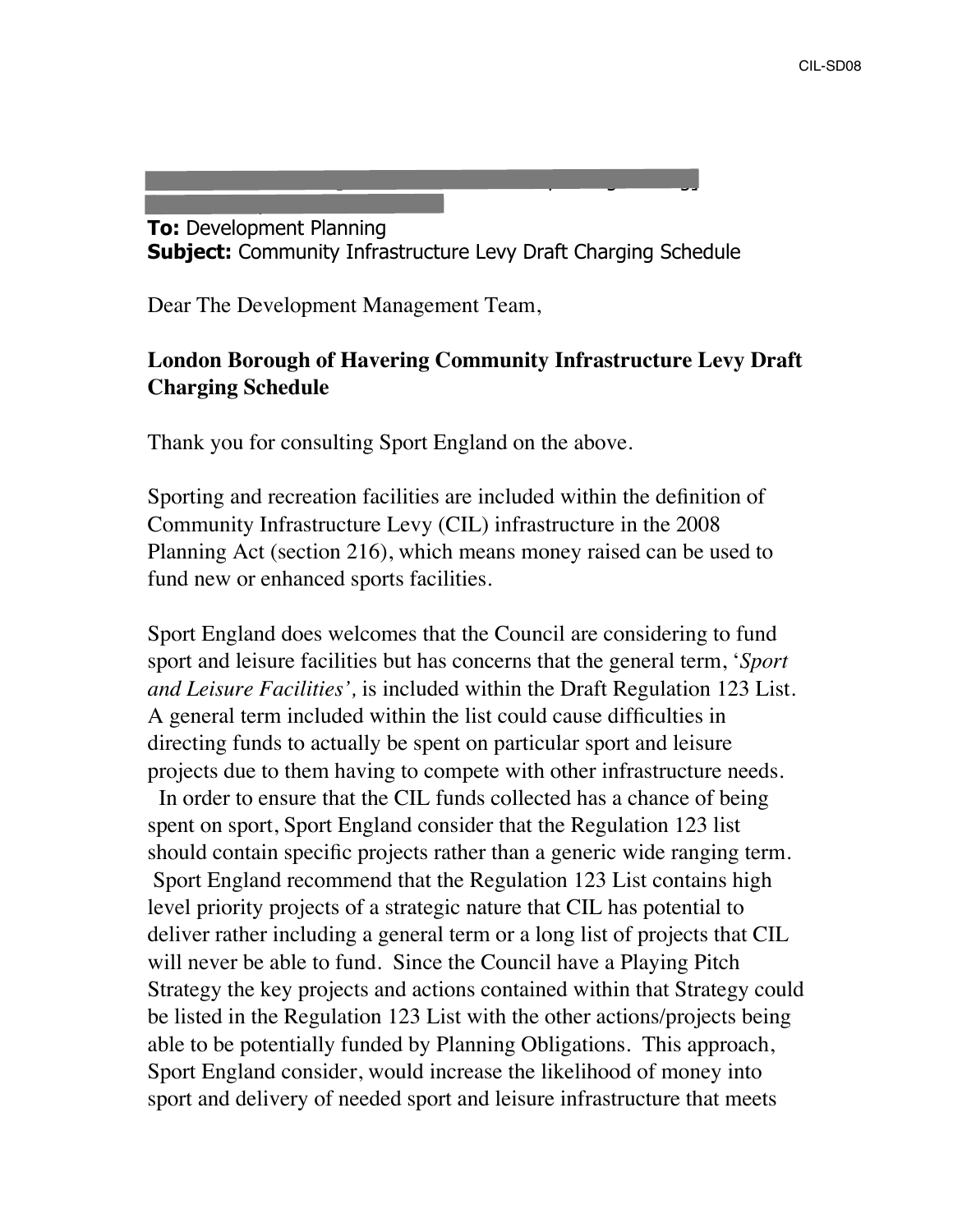current and future needs. Unless the Council identify specific projects on the Strategic Infrastructure List it may be more effective for sporting contributions to be sought through planning obligations, however this is only in the case where it can be linked to a strategic housing development.

I hope this is helpful. If you have any queries or require further information, please do not hesitate to contact me.

Yours faithfully



1st Floor, 21 Bloomsbury Street, London, WC1B 3HF

The information contained in this e-mail may be subject to public disclosure under the Freedom of Information Act 2000. Additionally, this email and any attachment are confidential and intended solely for the use of the individual to whom they are addressed. If you are not the intended recipient, be advised that you have received this email and any attachment in error, and that any use, dissemination, forwarding, printing, or copying, is strictly prohibited. If you voluntarily provide personal data by email, Sport England will handle the data in accordance with its Privacy Statement. Sport England's Privacy Statement may be found here <https://www.sportengland.org/privacy-statement>/ If you have any queries about Sport England's handling of personal data you can contact Sport England's Data Protection Officer directly by emailing gail.laughlan@sportengland.org